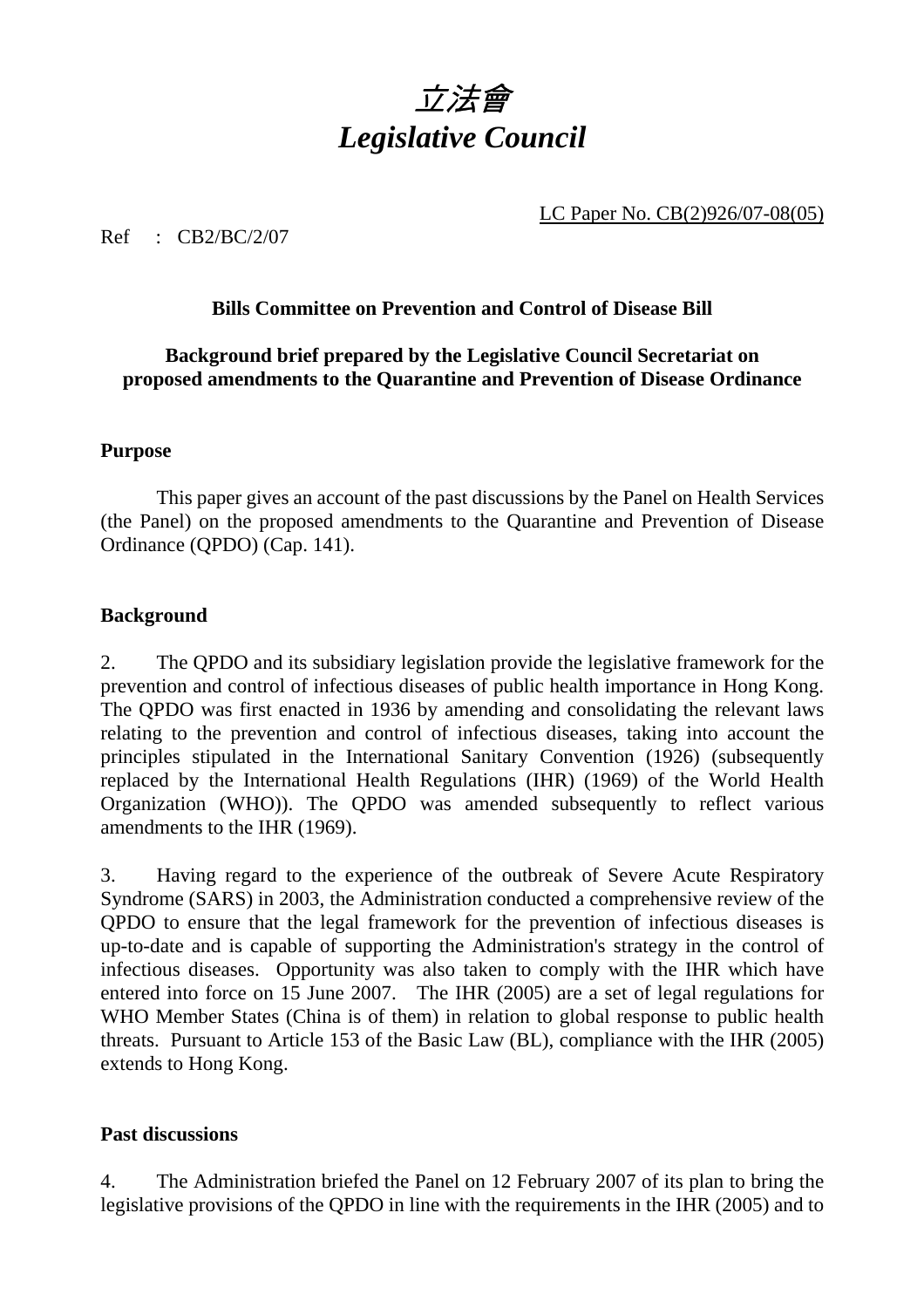ensure the effectiveness of the Hong Kong framework in preventing and controlling diseases.

5. Members were in general supportive of the Administration's proposals, major provisions of which are given in the **Appendix**.

6. Major views/concerns of members and the Administration's responses are set out in the ensuing paragraphs.

7. Dr KWOK Ka-ki expressed the view that to empower the Chief Executive (CE) in Council to decide on "state of public health emergency" in times of major outbreak in Hong Kong might delay the taking of effective measures to combat the situation.

8. The Administration advised that there was no cause for such concern, as the fundamental powers to prevent the spread and control of infectious diseases in Hong Kong were conferred upon the Department of Health (DH) under the QPDO. DH's legal powers for handling infectious disease outbreaks would be further strengthened by the proposed amendments to the QPDO. Moreover, the exercising of the power by CE in Council to decide on "state of public health emergency" would only be used under very exceptional circumstances when an outbreak had constituted a public health risk to other places through the international spread of disease and would potentially require a coordinated international response. Prior to deciding on Hong Kong being in a state of public health emergency, the advice of DH would first be sought.

9. The Administration also pointed out that it was not unprecedented in putting CE at the helm in the fight against major infectious disease outbreaks, albeit he would be advised by senior officials of policy bureaux/Government departments concerned and non-Government experts as circumstances warranted. For instance, under the Government's preparedness plan for influenza pandemic which included a three-level response system (Alert Response Level, Serious Response Level and Emergency Response Level), a Steering Committee chaired by CE would be set up at Emergency Response Level.

10. Dr Fernando CHEUNG remained of the view that powers to be conferred upon the Government would further exacerbate the already concentration of powers on the Government in handling infectious disease outbreaks, and provisions to counteract such should be included in the amendment bill.

11. Dr KWOK Ka-ki questioned whether the proposed amendment to provide for the use of private property by the Government during a state of public health emergency would contravene BL 105 which provided, inter alia, that "the Hong Kong Special Administrative Region shall, in accordance with the law, protect the right of individuals and legal persons to compensation for lawful deprivation of their property".

12. The Administration advised that legal advice would be sought to confirm that the requisitioning of private property by the Government during a state of public health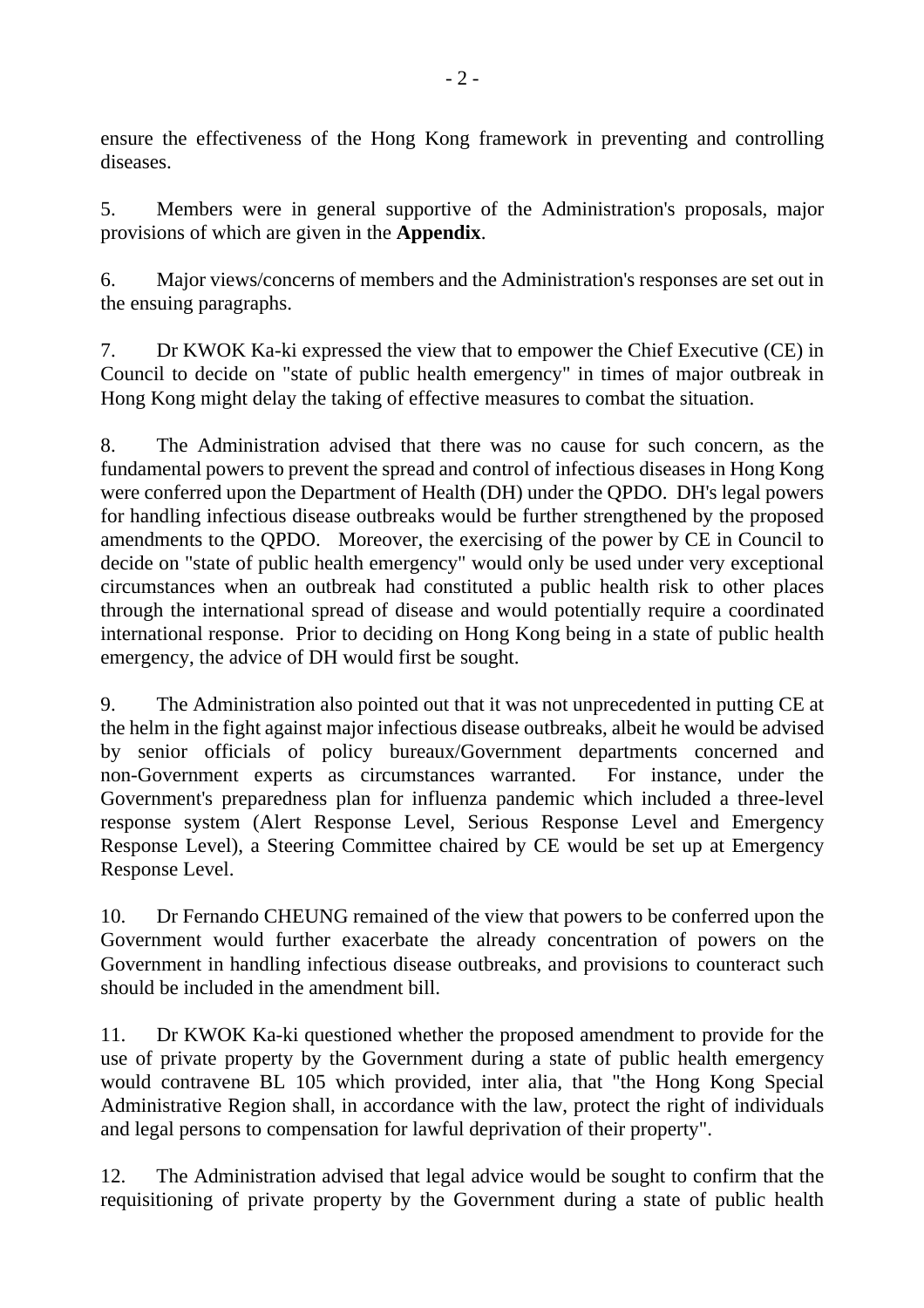emergency was in compliance with the Basic Law. The relevant legal opinions would be provided to the Legislative Council (LegCo) when the amendment bill was introduced into the Council. The Administration would also specify the arrangements for implementing the proposed amendment, such as compensation to the parties providing the property.

13. Ms LI Fung-ying pointed out that all the proposed amendments to strengthen the powers of DH to handle infectious disease outbreaks would be greatly compromised, if the respective roles of the Hospital Authority (HA), DH and private doctors/hospitals in combating infectious diseases were not clearly spelt out in the QPDO.

14. The Administration responded that the objective of the QPDO was to provide a legislative framework for the prevention and control of infectious diseases among humans, and not to set out the respective roles of HA, DH and private doctors/hospitals in infectious disease control which came under the ambit of the Centre for Health Protection (CHP). The CHP, set up on 1 June 2004 as a new public health infrastructure under DH on the recommendation of the SARS Expert Committee, had the responsibility, authority and accountability for the prevention and control of communicable diseases. It was also responsible for maintaining close working relationships with national and international agencies for communicable disease control.

15. To allay members' concern that the Director of Health would not recruit the assistance of anyone as he saw fit during a public health emergency, the Administration was requested to make clear in the amendment bill that the Director would only recruit the assistance of unregistered but qualified health care personnel during a public health emergency.

16. Whilst noting that it would be mandatory for medical practitioners to provide information that was within their knowledge relating to cases of infectious disease and for sick persons, contacts and carriers of infectious diseases to be placed under medical surveillance, Dr Joseph LEE was of the view that express provisions should be added to the amendment bill to ensure compliance.

17. At the request of the Panel, the Administration agreed to address the following issues raised by members either in the LegCo Brief or to the bills committee concerned -

- (a) how the proposed amendments differed from the relevant provisions in the QPDO and to what extent would the handling of infectious disease outbreaks be enhanced as a result of enactment of these proposed amendments;
- (b) what were the practices and legislation adopted by other jurisdictions in dealing with public health emergency and how did these practices and legislation differ/compare with the proposed amendments; and
- (c) whether there was any contingency measure should CE and members of the Executive Council also became infected during a public health emergency.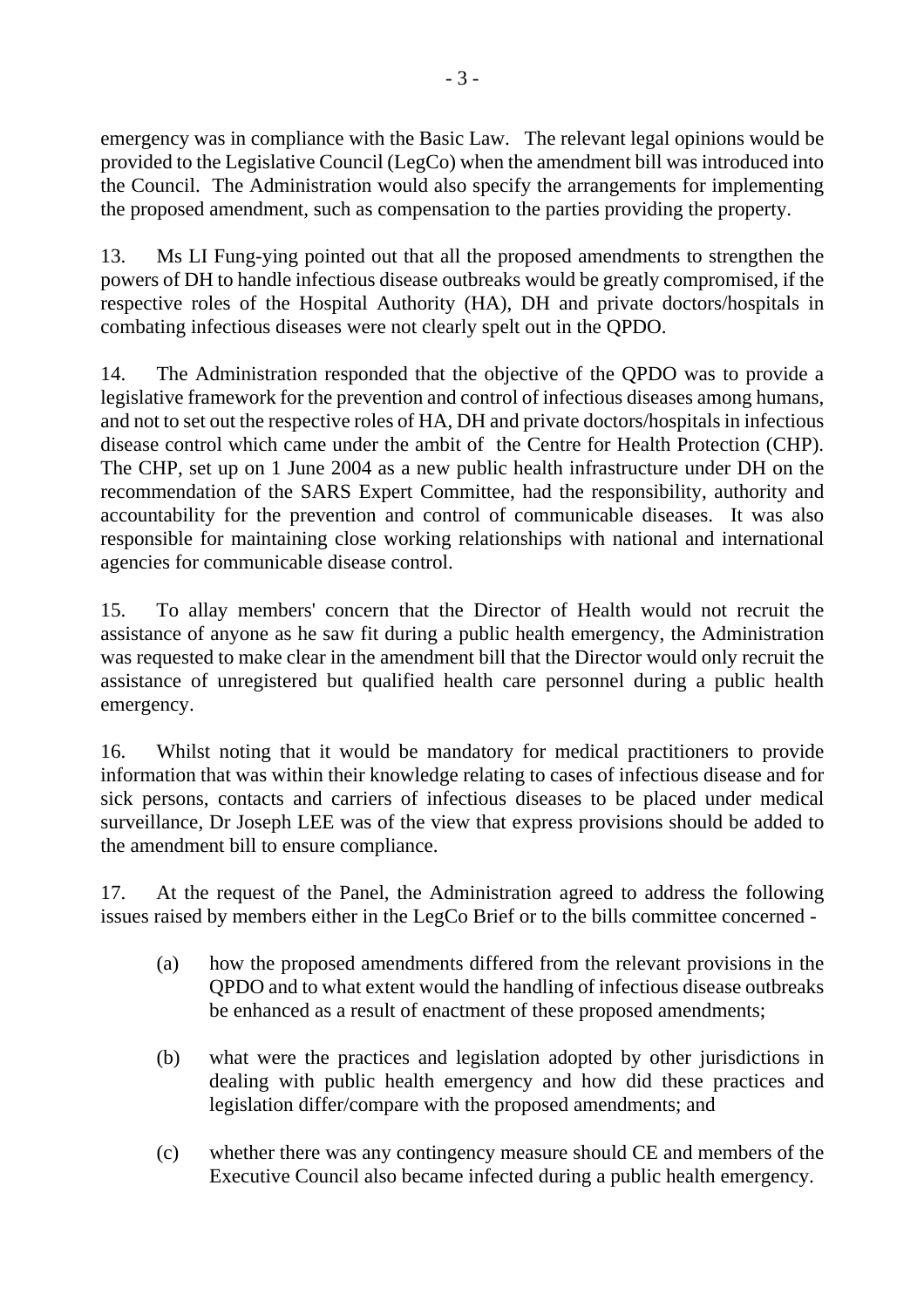# **Relevant papers**

18. Members are invited to access LegCo's website (http://www.legco.gov.hk) for details of the relevant papers and minutes of the meeting.

Council Business Division 2 Legislative Council Secretariat 24 January 2008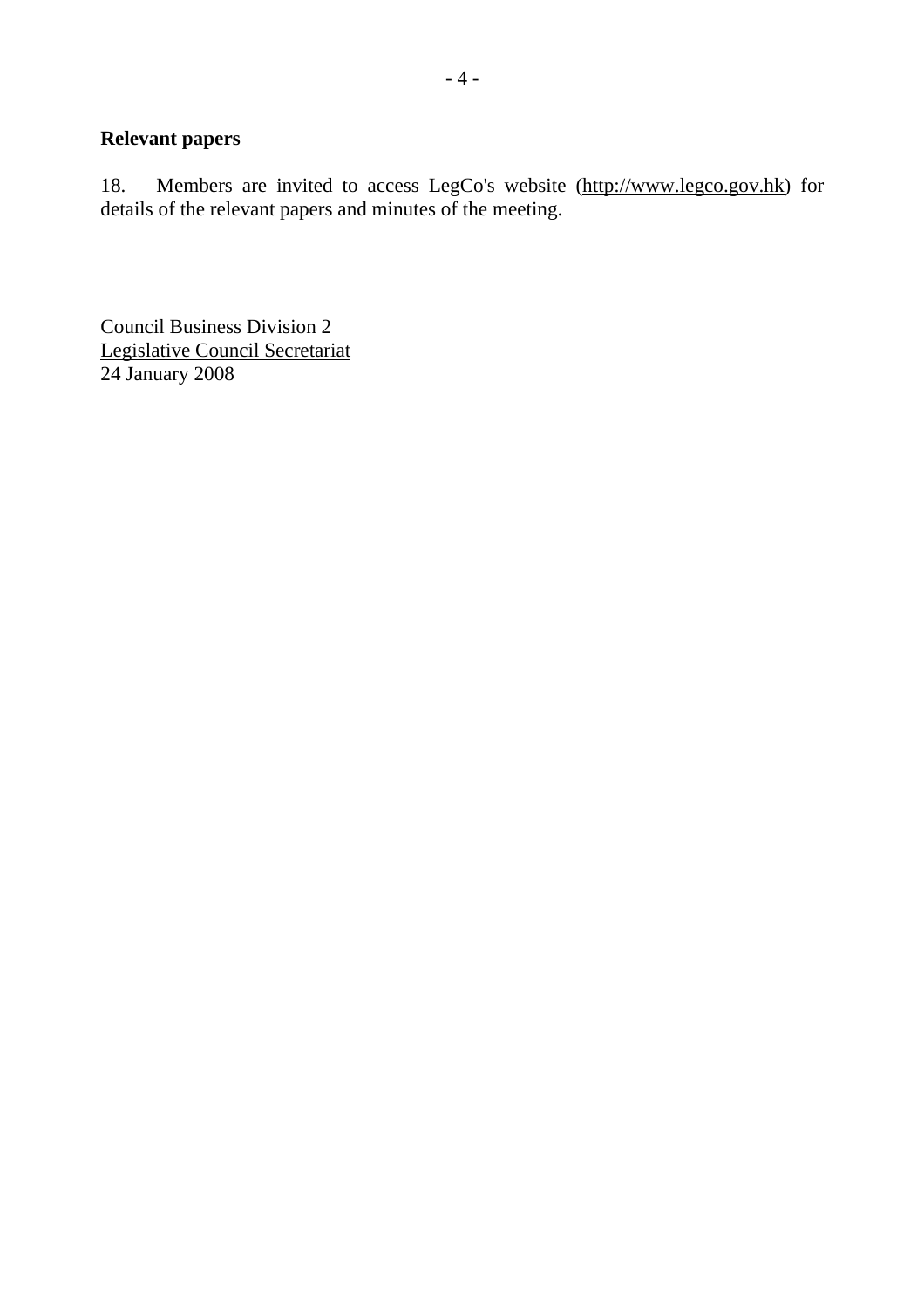## **Appendix**

# **Major proposed amendments to the Quarantine and Prevention of Disease Ordinance (Cap. 141)**

### A. Prevention of the spread of diseases of international concern into/out of Hong Kong

- (a) to require operators to take reasonable steps to ensure that points of entry and cross-boundary conveyances were kept in sanitary condition, and where necessary, to require measures to be implemented, including but not limiting to disinfection, disinsection and deratting;
- (b) to empower the Department of Health (DH) to require provision of information by operators concerning cases of infectious disease or contamination on board a cross-boundary conveyance or at a point of entry,
- (c) to empower DH to inspect points of entry and cross-boundary conveyances and issue relevant certificates as required by the IHR (2005);
- (d) in case of an outbreak in Hong Kong or elsewhere, to empower DH
	- (i) to require travellers entering Hong Kong to produce proof of vaccination or prophylaxis and to require relevant health declarations;
	- (ii) to conduct necessary medical examination or tests on travellers and to order isolation/quarantine of a traveller who was believed to be a sick person, contact, carrier of infectious diseases or a contaminated person;
	- (iii) to refuse departure or entry of things, which appeared to be infectious or contaminated and to seize and destroy them, where necessary; and
	- (iv) having regard to WHO recommendations, to refuse exit of any traveller whom a health officer had reason to believe was a sick person, contact, carrier of infectious diseases or a contaminated person;